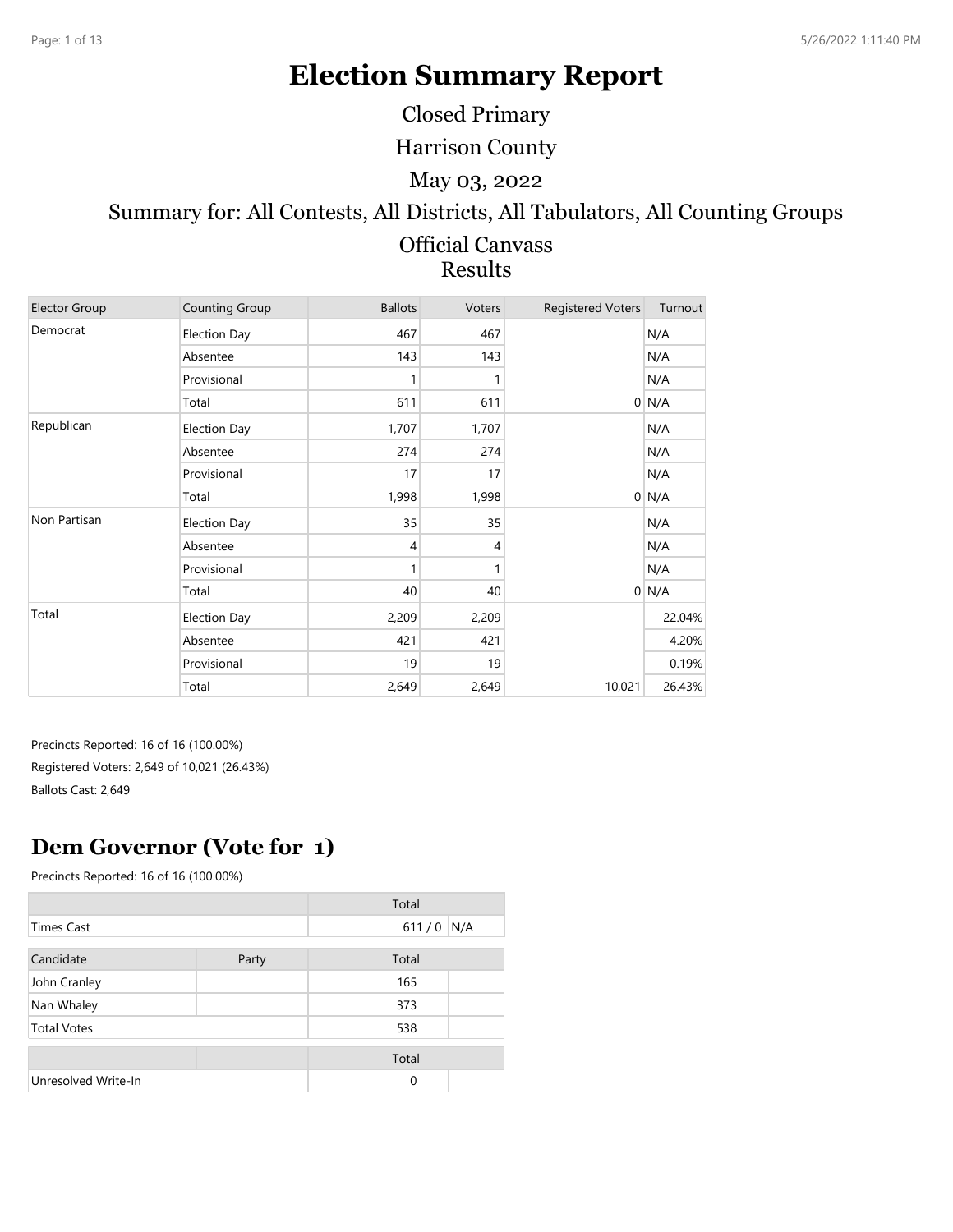#### **Rep Governor (Vote for 1)**

Precincts Reported: 16 of 16 (100.00%)

|                     |       | Total         |  |
|---------------------|-------|---------------|--|
| <b>Times Cast</b>   |       | 1,998 / 0 N/A |  |
| Candidate           | Party | Total         |  |
| Joe Blystone        |       | 730           |  |
| Miike DeWine        |       | 856           |  |
| Ron Hood            |       | 41            |  |
| Jim Renacci         |       | 337           |  |
| <b>Total Votes</b>  |       | 1,964         |  |
|                     |       | Total         |  |
| Unresolved Write-In |       | 0             |  |

#### **Dem Attorney General (Vote for 1)**

Precincts Reported: 16 of 16 (100.00%)

|                     |       | Total    |     |
|---------------------|-------|----------|-----|
| <b>Times Cast</b>   |       | 611/0    | N/A |
| Candidate           |       | Total    |     |
|                     | Party |          |     |
| Jeffrey A. Crossman |       | 474      |     |
| <b>Total Votes</b>  |       | 474      |     |
|                     |       | Total    |     |
|                     |       |          |     |
| Unresolved Write-In |       | $\Omega$ |     |

## **Rep Attorney General (Vote for 1)**

Precincts Reported: 16 of 16 (100.00%)

|                     |       | Total         |  |
|---------------------|-------|---------------|--|
| Times Cast          |       | 1,998 / 0 N/A |  |
|                     |       |               |  |
| Candidate           | Party | Total         |  |
| Dave Yost           |       | 1,595         |  |
| <b>Total Votes</b>  |       | 1,595         |  |
|                     |       | Total         |  |
| Unresolved Write-In |       | $\Omega$      |  |

## **Dem Auditor Of State (Vote for 1)**

|                     |       | Total |     |
|---------------------|-------|-------|-----|
| <b>Times Cast</b>   |       | 611/0 | N/A |
|                     |       |       |     |
| Candidate           | Party | Total |     |
| Taylor Sappington   |       | 467   |     |
| <b>Total Votes</b>  |       | 467   |     |
|                     |       |       |     |
|                     |       | Total |     |
| Unresolved Write-In |       | 0     |     |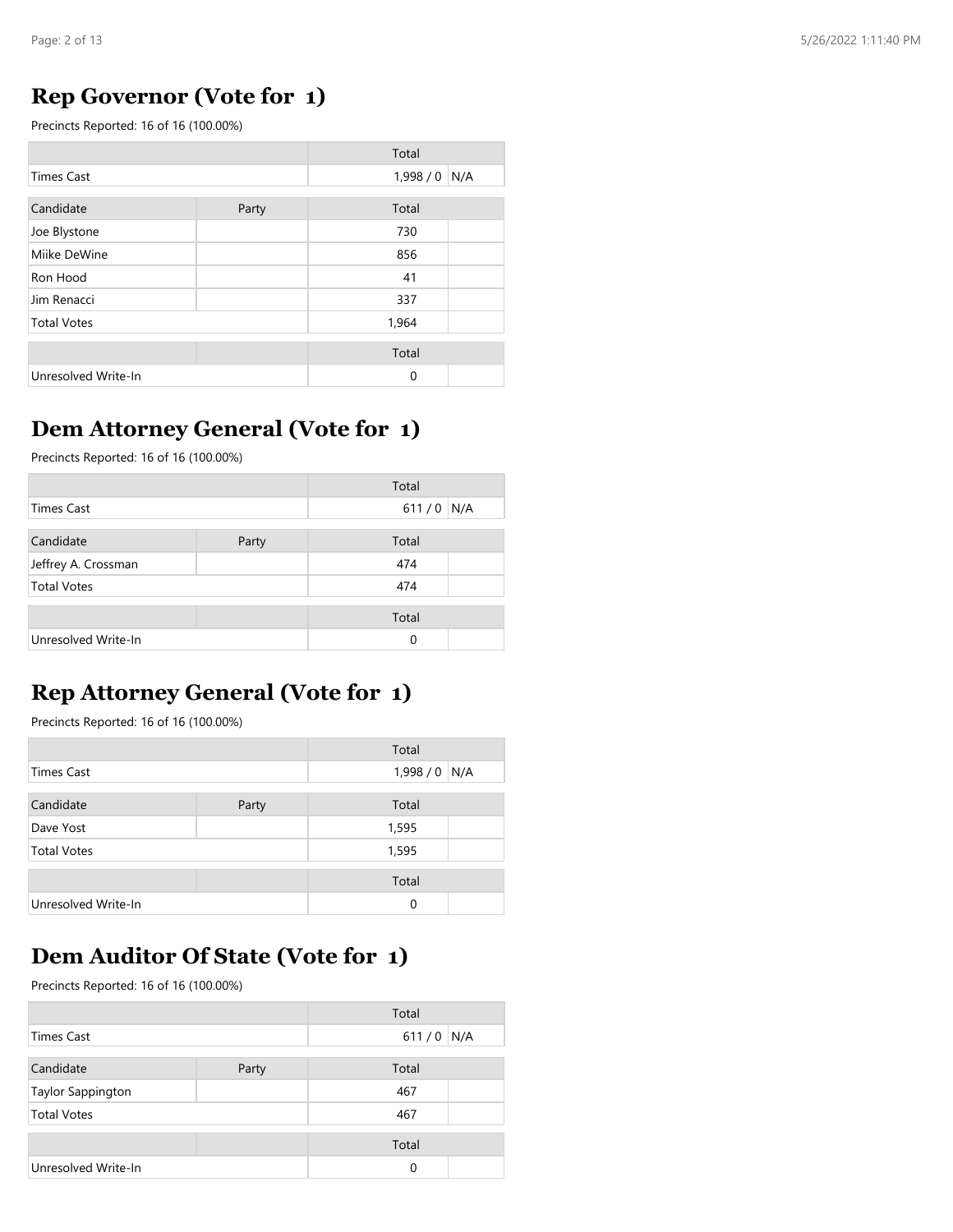#### **Rep Auditor Of State (Vote for 1)**

Precincts Reported: 16 of 16 (100.00%)

|                     |       | Total         |  |
|---------------------|-------|---------------|--|
| Times Cast          |       | $1,998/0$ N/A |  |
| Candidate           | Party | Total         |  |
| Keith Faber         |       | 1,454         |  |
| <b>Total Votes</b>  |       | 1,454         |  |
|                     |       | Total         |  |
| Unresolved Write-In |       | $\Omega$      |  |

#### **Dem Secretary Of State (Vote for 1)**

Precincts Reported: 16 of 16 (100.00%)

|                     |       | Total |     |
|---------------------|-------|-------|-----|
| Times Cast          |       | 611/0 | N/A |
| Candidate           | Party | Total |     |
| Chelsea Clark       |       | 482   |     |
| <b>Total Votes</b>  |       | 482   |     |
|                     |       | Total |     |
| Unresolved Write-In |       | 0     |     |

## **Rep Secretary Of State (Vote for 1)**

Precincts Reported: 16 of 16 (100.00%)

|                     |       | Total          |  |
|---------------------|-------|----------------|--|
| Times Cast          |       | 1,998/0<br>N/A |  |
| Candidate           | Party | Total          |  |
| John Adams          |       | 612            |  |
| Frank LaRose        |       | 1,100          |  |
| <b>Total Votes</b>  |       | 1,712          |  |
|                     |       | Total          |  |
| Unresolved Write-In |       | 0              |  |

#### **Dem Treasurer Of State (Vote for 1)**

|                     |       | Total    |     |
|---------------------|-------|----------|-----|
| <b>Times Cast</b>   |       | 611/0    | N/A |
|                     |       |          |     |
| Candidate           | Party | Total    |     |
| Scott Schertzer     |       | 446      |     |
| <b>Total Votes</b>  |       | 446      |     |
|                     |       |          |     |
|                     |       | Total    |     |
| Unresolved Write-In |       | $\Omega$ |     |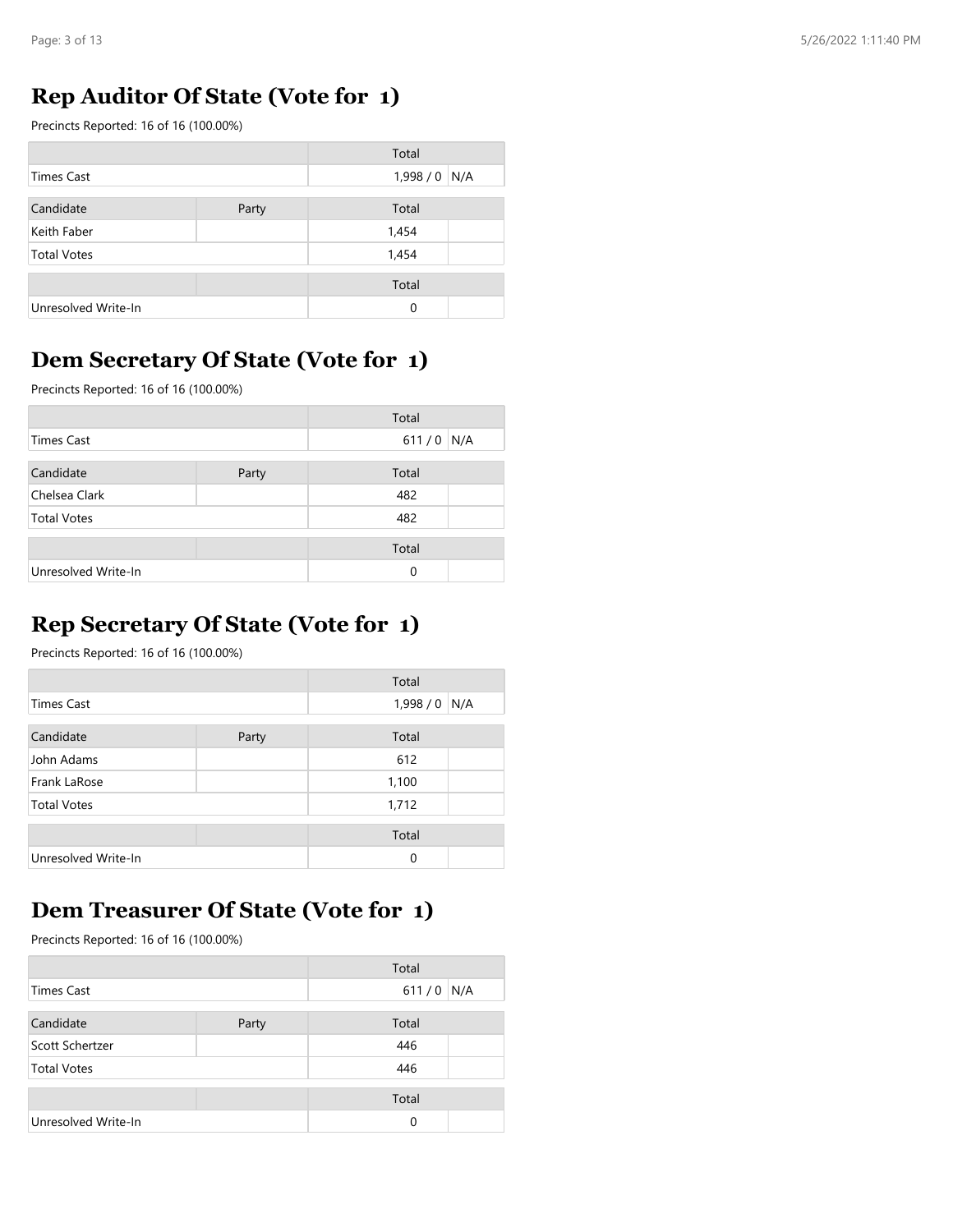### **Rep Treasurer Of State (Vote for 1)**

Precincts Reported: 16 of 16 (100.00%)

|                     |       | Total          |  |
|---------------------|-------|----------------|--|
| Times Cast          |       | 1,998/0<br>N/A |  |
| Candidate           | Party | Total          |  |
| Robert Sprague      |       | 1,462          |  |
| <b>Total Votes</b>  |       | 1,462          |  |
|                     |       | Total          |  |
| Unresolved Write-In |       | $\mathbf 0$    |  |

#### **Dem Supreme Court Chief Justice 1-1-2023 (Vote for 1)**

Precincts Reported: 16 of 16 (100.00%)

|                     |       | Total |     |
|---------------------|-------|-------|-----|
| <b>Times Cast</b>   |       | 611/0 | N/A |
|                     |       |       |     |
| Candidate           | Party | Total |     |
| Jennifer Brunner    |       | 500   |     |
| <b>Total Votes</b>  |       | 500   |     |
|                     |       |       |     |
|                     |       | Total |     |
| Unresolved Write-In |       | 0     |     |

## **Rep Supreme Court Chief Justice 1-1-2023 (Vote for 1)**

Precincts Reported: 16 of 16 (100.00%)

|                     |       | Total         |  |
|---------------------|-------|---------------|--|
| Times Cast          |       | $1,998/0$ N/A |  |
| Candidate           | Party | Total         |  |
| Sharon L. Kennedy   |       | 1,490         |  |
| <b>Total Votes</b>  |       | 1,490         |  |
|                     |       | Total         |  |
| Unresolved Write-In |       | 0             |  |

#### **Dem Supreme Court Justice 1-1-2023 (Vote for 1)**

|                     |       | Total    |     |
|---------------------|-------|----------|-----|
| <b>Times Cast</b>   |       | 611/0    | N/A |
|                     |       |          |     |
| Candidate           | Party | Total    |     |
| Terri Jamison       |       | 411      |     |
| <b>Total Votes</b>  |       | 411      |     |
|                     |       | Total    |     |
| Unresolved Write-In |       | $\Omega$ |     |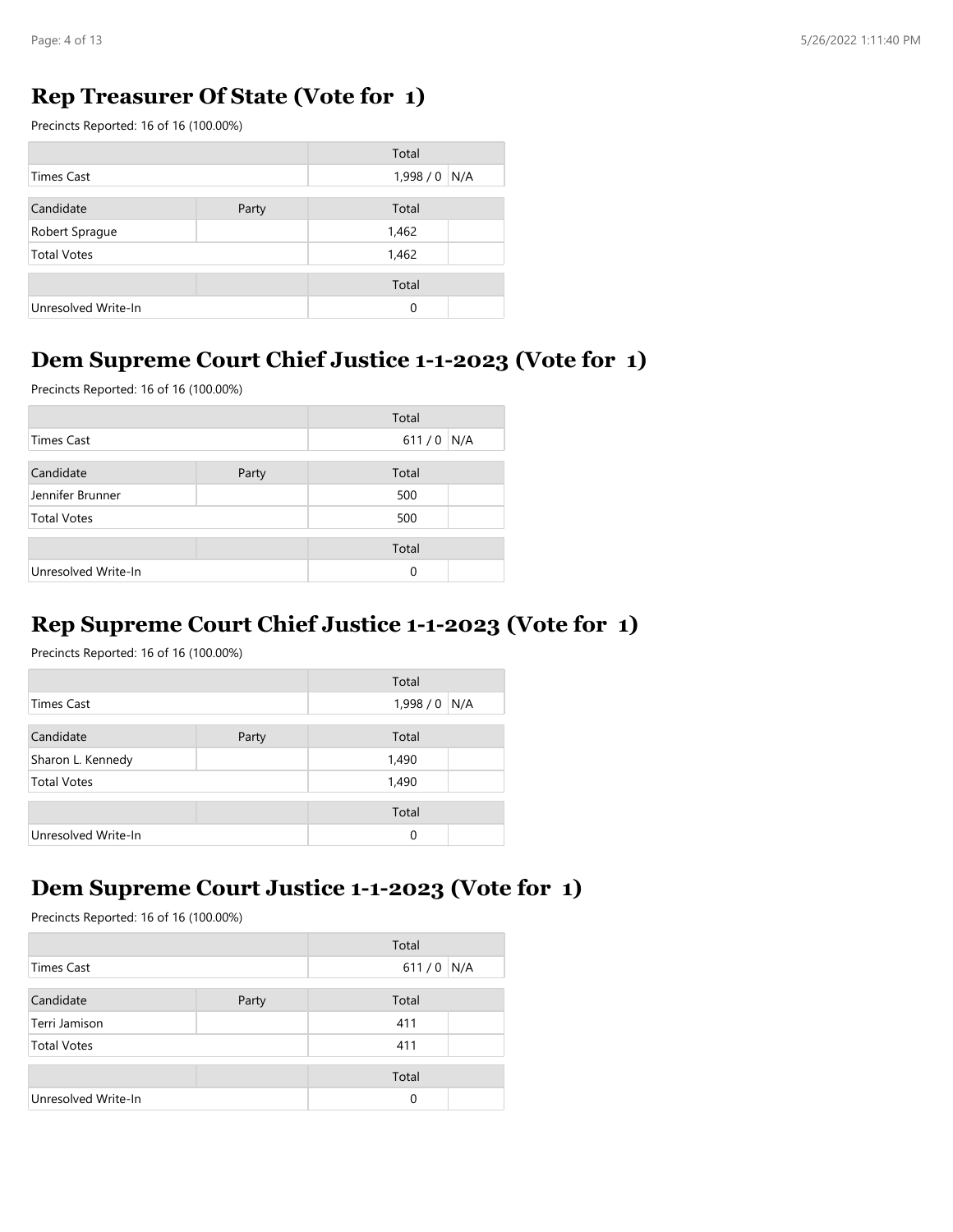#### **Rep Supreme Court Justice 1-1-2023 (Vote for 1)**

Precincts Reported: 16 of 16 (100.00%)

|                     |       | Total         |  |
|---------------------|-------|---------------|--|
| <b>Times Cast</b>   |       | $1,998/0$ N/A |  |
| Candidate           | Party | Total         |  |
| Pat Fischer         |       | 1,463         |  |
| <b>Total Votes</b>  |       | 1,463         |  |
|                     |       | Total         |  |
| Unresolved Write-In |       | 0             |  |

#### **Dem Supreme Court Justice 1-2-2023 (Vote for 1)**

Precincts Reported: 16 of 16 (100.00%)

|                     |       | Total |     |
|---------------------|-------|-------|-----|
| <b>Times Cast</b>   |       | 611/0 | N/A |
| Candidate           | Party | Total |     |
| Marilyn Zayas       |       | 425   |     |
| <b>Total Votes</b>  |       | 425   |     |
|                     |       | Total |     |
| Unresolved Write-In |       | 0     |     |

#### **Rep Supreme Court Justice 1-2-2023 (Vote for 1)**

Precincts Reported: 16 of 16 (100.00%)

|                     |       | Total         |  |
|---------------------|-------|---------------|--|
| <b>Times Cast</b>   |       | 1,998 / 0 N/A |  |
| Candidate           | Party | Total         |  |
| Pat DeWine          |       | 1,257         |  |
| <b>Total Votes</b>  |       | 1,257         |  |
|                     |       | Total         |  |
| Unresolved Write-In |       | 0             |  |

#### **Dem US Senator (Vote for 1)**

|                     |       | Total       |  |
|---------------------|-------|-------------|--|
| <b>Times Cast</b>   |       | $611/0$ N/A |  |
| Candidate           | Party | Total       |  |
| Morgan Harper       |       | 77          |  |
| Traci TJ Johnson    |       | 98          |  |
| Tim Ryan            |       | 387         |  |
| <b>Total Votes</b>  |       | 562         |  |
|                     |       | Total       |  |
| Unresolved Write-In |       | 0           |  |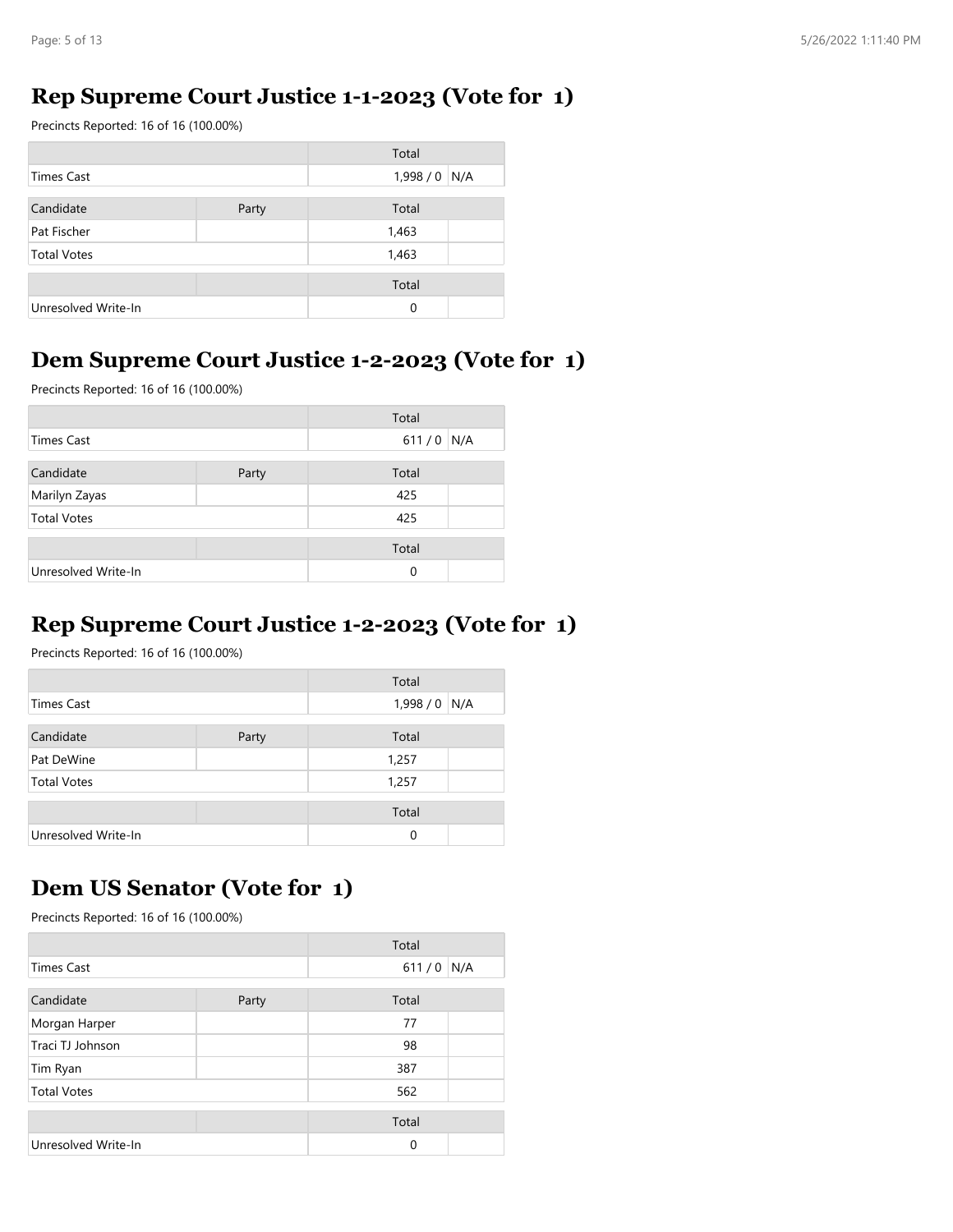## **Rep US Senator (Vote for 1)**

Precincts Reported: 16 of 16 (100.00%)

|                     |       | Total   |     |
|---------------------|-------|---------|-----|
| <b>Times Cast</b>   |       | 1,998/0 | N/A |
| Candidate           | Party | Total   |     |
| Matt Dolan          |       | 186     |     |
| Mike Gibbons        |       | 189     |     |
| Josh Mandel         |       | 529     |     |
| Neil Patel          |       | 27      |     |
| Mark Pukita         |       | 27      |     |
| Jane Timken         |       | 288     |     |
| JD Vance            |       | 644     |     |
| <b>Total Votes</b>  |       | 1,890   |     |
|                     |       | Total   |     |
| Unresolved Write-In |       | 0       |     |

#### **Dem US Rep to Congress 6th District (Vote for 1)**

Precincts Reported: 16 of 16 (100.00%)

|                     |       | Total |     |
|---------------------|-------|-------|-----|
| <b>Times Cast</b>   |       | 611/0 | N/A |
| Candidate           | Party | Total |     |
| Martin Alexander    |       | 91    |     |
| Eric S. Jones       |       | 145   |     |
| Louis G. Lyras      |       | 81    |     |
| <b>Total Votes</b>  |       | 317   |     |
|                     |       | Total |     |
| Unresolved Write-In |       | 0     |     |

#### **Rep US Rep to Congress 6th District (Vote for 1)**

|                        |       | Total   |     |
|------------------------|-------|---------|-----|
| <b>Times Cast</b>      |       | 1,998/0 | N/A |
|                        |       |         |     |
| Candidate              | Party | Total   |     |
| John Anderson          |       | 159     |     |
| <b>Bill Johnson</b>    |       | 1,637   |     |
| Michael S. Morgenstern |       | 48      |     |
| Gregory M.Zelenitz     |       | 31      |     |
| <b>Total Votes</b>     |       | 1,875   |     |
|                        |       |         |     |
|                        |       | Total   |     |
| Unresolved Write-In    |       | 0       |     |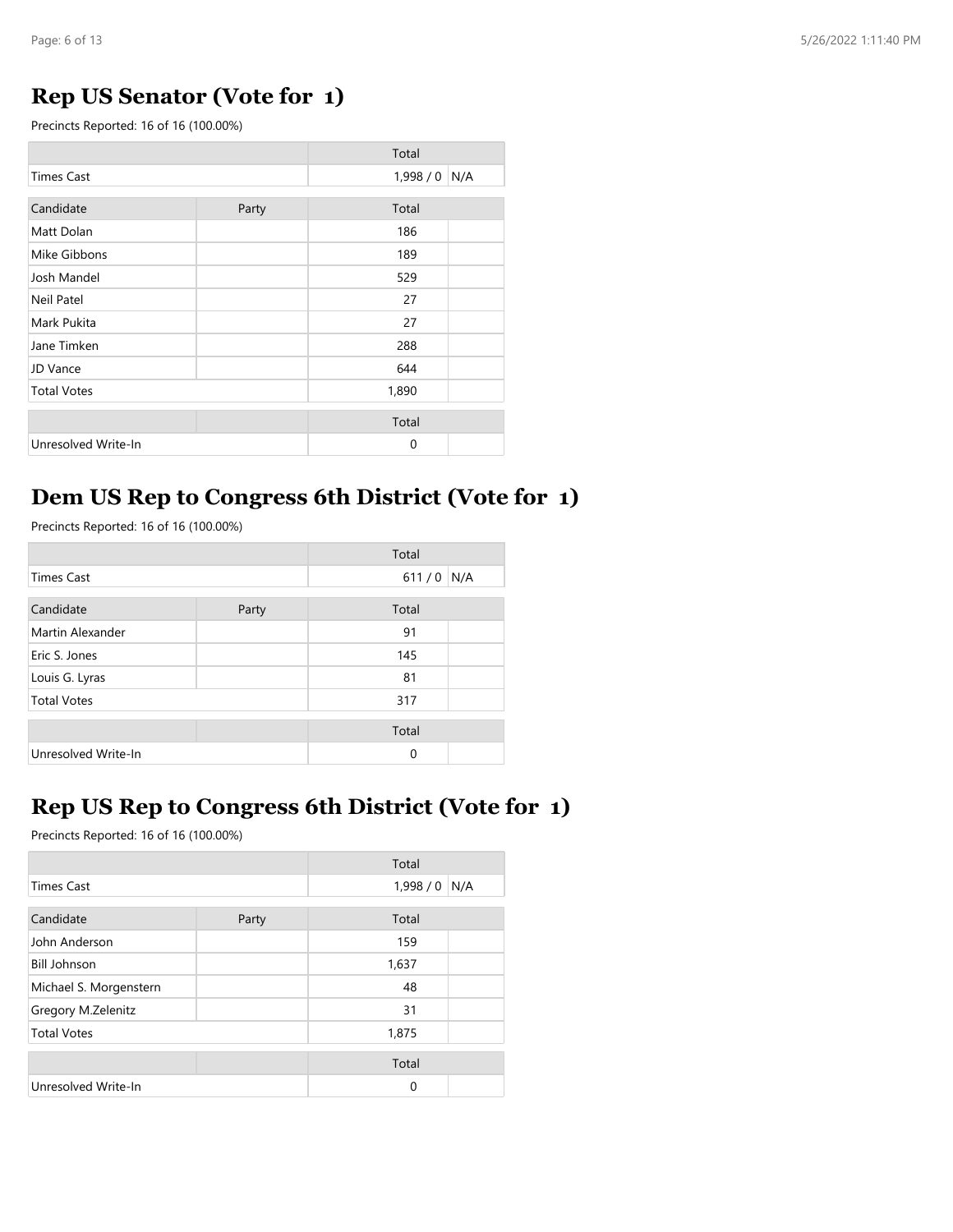## **Dem Judge Of The Court Of Appeals 7th District 2-9-2023 (Vote for 1)**

Precincts Reported: 16 of 16 (100.00%)

|                     |       | Total |     |
|---------------------|-------|-------|-----|
| Times Cast          |       | 611/0 | N/A |
|                     |       |       |     |
| Candidate           | Party | Total |     |
| Gene Donofrio       |       | 493   |     |
| <b>Total Votes</b>  |       | 493   |     |
|                     |       |       |     |
|                     |       | Total |     |
| Unresolved Write-In |       | 0     |     |

## **Rep Judge Of The Court Of Appeals 7th District 2-9-2023 (Vote for 1)**

Precincts Reported: 16 of 16 (100.00%)

|                     |                 | Total          |
|---------------------|-----------------|----------------|
| <b>Times Cast</b>   |                 | 1,998/0<br>N/A |
|                     |                 |                |
| Candidate           | Party           | Total          |
| <b>Total Votes</b>  |                 | 16             |
|                     |                 |                |
|                     |                 | Total          |
| Mark Hanni          | <b>WRITE-IN</b> | 16             |
| Unresolved Write-In |                 | 52             |

## **Dem County Commissioner (Vote for 1)**

Precincts Reported: 16 of 16 (100.00%)

|                         |       | Total |     |
|-------------------------|-------|-------|-----|
| Times Cast              |       | 611/0 | N/A |
|                         |       |       |     |
| Candidate               | Party | Total |     |
| No Valid Petition Filed |       |       |     |
| <b>Total Votes</b>      |       | 0     |     |
|                         |       |       |     |
|                         |       | Total |     |
| Unresolved Write-In     |       | 0     |     |

#### **Rep County Commissioner (Vote for 1)**

| Total               |       |          |     |
|---------------------|-------|----------|-----|
| <b>Times Cast</b>   |       | 1,998/0  | N/A |
|                     |       |          |     |
| Candidate           | Party | Total    |     |
| Don Bethel          |       | 587      |     |
| Dustin N. Corder    |       | 1,360    |     |
| <b>Total Votes</b>  |       | 1,947    |     |
|                     |       |          |     |
|                     |       | Total    |     |
| Unresolved Write-In |       | $\Omega$ |     |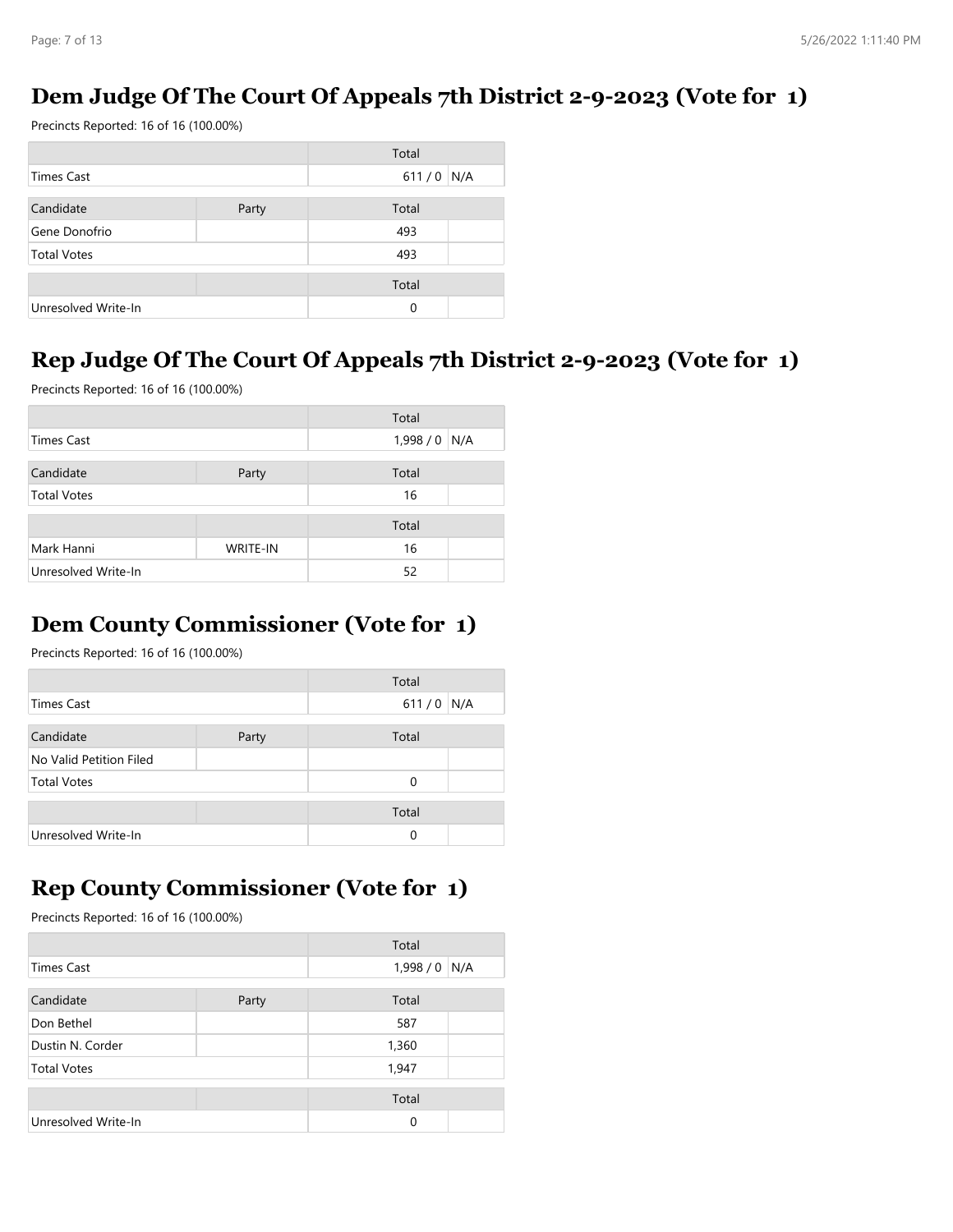### **Dem County Auditor (Vote for 1)**

Precincts Reported: 16 of 16 (100.00%)

|                         |       | Total |     |
|-------------------------|-------|-------|-----|
| Times Cast              |       | 611/0 | N/A |
|                         |       |       |     |
| Candidate               | Party | Total |     |
| No Valid Petition Filed |       |       |     |
| <b>Total Votes</b>      |       | 0     |     |
|                         |       |       |     |
|                         |       | Total |     |
| Unresolved Write-In     |       | 0     |     |

## **Rep County Auditor (Vote for 1)**

Precincts Reported: 16 of 16 (100.00%)

|                     |       | Total    |     |
|---------------------|-------|----------|-----|
| Times Cast          |       | 1,998/0  | N/A |
| Candidate           | Party | Total    |     |
| Allison M. Anderson |       | 1,617    |     |
| <b>Total Votes</b>  |       | 1,617    |     |
|                     |       | Total    |     |
| Unresolved Write-In |       | $\Omega$ |     |

## **Rep Central Committiee Archer Twp (Vote for 1)**

Precincts Reported: 1 of 1 (100.00%)

|                         |       | Total        |  |
|-------------------------|-------|--------------|--|
| Times Cast              |       | 57 / 0   N/A |  |
| Candidate               | Party | Total        |  |
| No Valid Petition Filed |       |              |  |
| <b>Total Votes</b>      |       | $\Omega$     |  |
|                         |       | Total        |  |
| Unresolved Write-In     |       | $\Omega$     |  |

#### **Rep Central Committiee Athens Twp/Vil (Vote for 1)**

|                         |       | Total |     |
|-------------------------|-------|-------|-----|
| Times Cast              |       | 70/0  | N/A |
|                         |       |       |     |
| Candidate               | Party | Total |     |
| No Valid Petition Filed |       |       |     |
| <b>Total Votes</b>      |       | 0     |     |
|                         |       | Total |     |
| Unresolved Write-In     |       | 0     |     |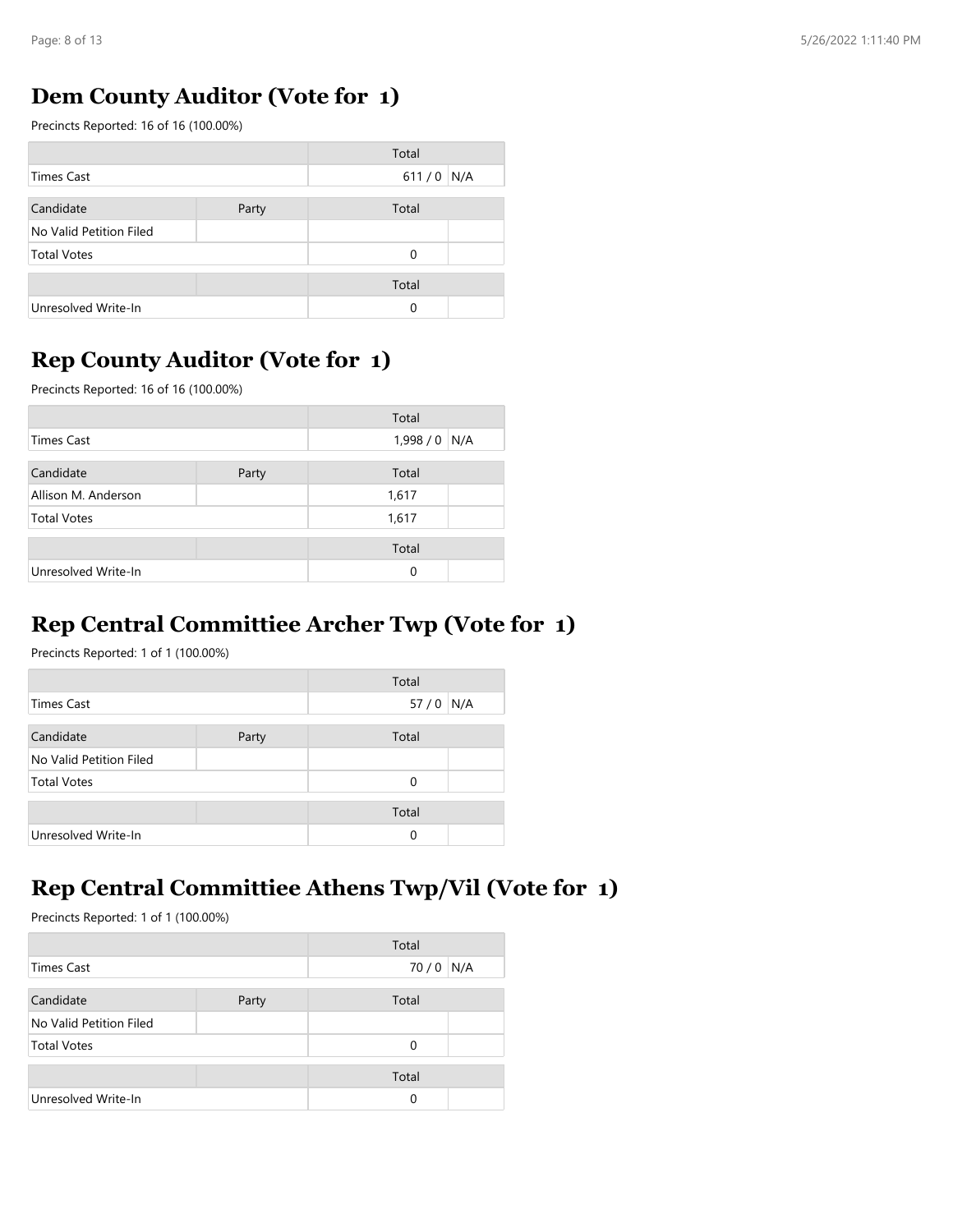## **Rep Central Committiee Cadiz Twp/Vil NE (Vote for 1)**

Precincts Reported: 1 of 1 (100.00%)

|                     |       | Total    |     |
|---------------------|-------|----------|-----|
| Times Cast          |       | 224/0    | N/A |
|                     |       |          |     |
| Candidate           | Party | Total    |     |
| Alicia Dowdle       |       | 182      |     |
| <b>Total Votes</b>  |       | 182      |     |
|                     |       |          |     |
|                     |       | Total    |     |
| Unresolved Write-In |       | $\Omega$ |     |

## **Rep Central Committiee Cadiz Twp/Vil SW (Vote for 1)**

Precincts Reported: 1 of 1 (100.00%)

|                     |       | Total       |  |
|---------------------|-------|-------------|--|
| <b>Times Cast</b>   |       | $215/0$ N/A |  |
|                     |       |             |  |
| Candidate           | Party | Total       |  |
| Paul Coffland       |       | 159         |  |
| <b>Total Votes</b>  |       | 159         |  |
|                     |       |             |  |
|                     |       | Total       |  |
| Unresolved Write-In |       | $\Omega$    |  |

## **Rep Central Committiee Franklin Twp/Vil (Vote for 1)**

Precincts Reported: 1 of 1 (100.00%)

|                     |       | Total |     |
|---------------------|-------|-------|-----|
| Times Cast          |       | 94/0  | N/A |
| Candidate           | Party | Total |     |
| Marilyn K. McMillen |       | 85    |     |
| <b>Total Votes</b>  |       | 85    |     |
|                     |       |       |     |
|                     |       | Total |     |
| Unresolved Write-In |       | 0     |     |

#### **Rep Central Committiee Freeport Twp/Vil (Vote for 1)**

|                     |       | Total       |  |
|---------------------|-------|-------------|--|
| Times Cast          |       | $107/0$ N/A |  |
|                     |       |             |  |
| Candidate           | Party | Total       |  |
| Anna Cook           |       | 94          |  |
| <b>Total Votes</b>  |       | 94          |  |
|                     |       |             |  |
|                     |       | Total       |  |
| Unresolved Write-In |       | $\Omega$    |  |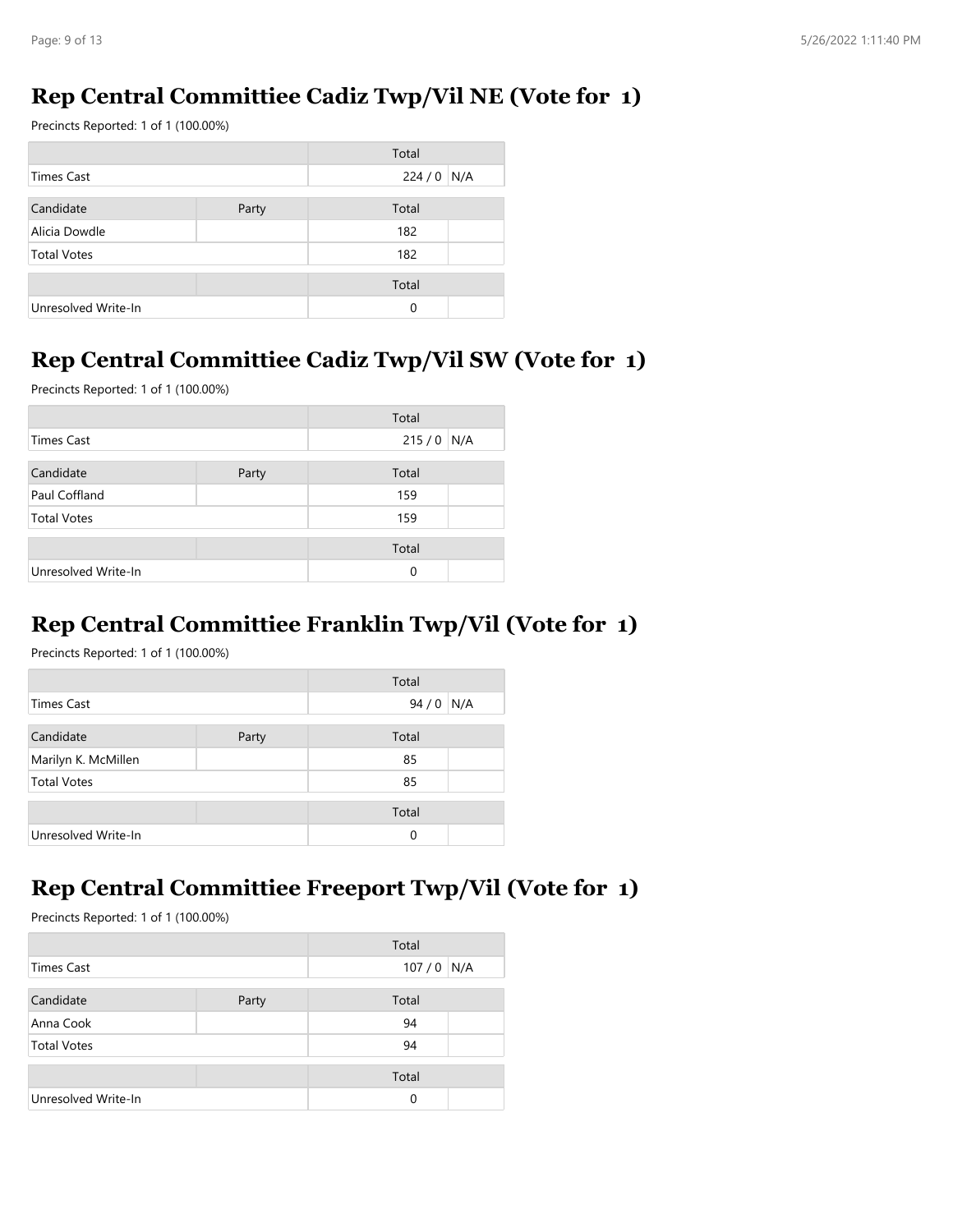#### **Rep Central Committiee German Twp (Vote for 1)**

Precincts Reported: 1 of 1 (100.00%)

|                         |       | Total |     |
|-------------------------|-------|-------|-----|
| Times Cast              |       | 98/0  | N/A |
|                         |       |       |     |
| Candidate               | Party | Total |     |
| No Valid Petition Filed |       |       |     |
| <b>Total Votes</b>      |       | 0     |     |
|                         |       |       |     |
|                         |       | Total |     |
| Unresolved Write-In     |       | 0     |     |

## **Rep Central Committiee Green Twp/Vil (Vote for 1)**

Precincts Reported: 1 of 1 (100.00%)

|                         |       | Total       |  |
|-------------------------|-------|-------------|--|
| Times Cast              |       | $240/0$ N/A |  |
|                         |       |             |  |
| Candidate               | Party | Total       |  |
| No Valid Petition Filed |       |             |  |
| <b>Total Votes</b>      |       | $\Omega$    |  |
|                         |       |             |  |
|                         |       | Total       |  |
| Unresolved Write-In     |       | $\Omega$    |  |

### **Rep Central Committiee Monroe Twp/Vil (Vote for 1)**

Precincts Reported: 1 of 1 (100.00%)

|                     |       | Total       |  |
|---------------------|-------|-------------|--|
| Times Cast          |       | $122/0$ N/A |  |
| Candidate           | Party | Total       |  |
| Karen J. Kinney     |       | 107         |  |
| <b>Total Votes</b>  |       | 107         |  |
|                     |       | Total       |  |
| Unresolved Write-In |       | $\Omega$    |  |

#### **Rep Central Committiee Moorefield Twp (Vote for 1)**

|                     |       | Total  |     |
|---------------------|-------|--------|-----|
| Times Cast          |       | $62/0$ | N/A |
|                     |       |        |     |
| Candidate           | Party | Total  |     |
| Daniel Crone        |       | 44     |     |
| <b>Total Votes</b>  |       | 44     |     |
|                     |       |        |     |
|                     |       | Total  |     |
| Unresolved Write-In |       | 0      |     |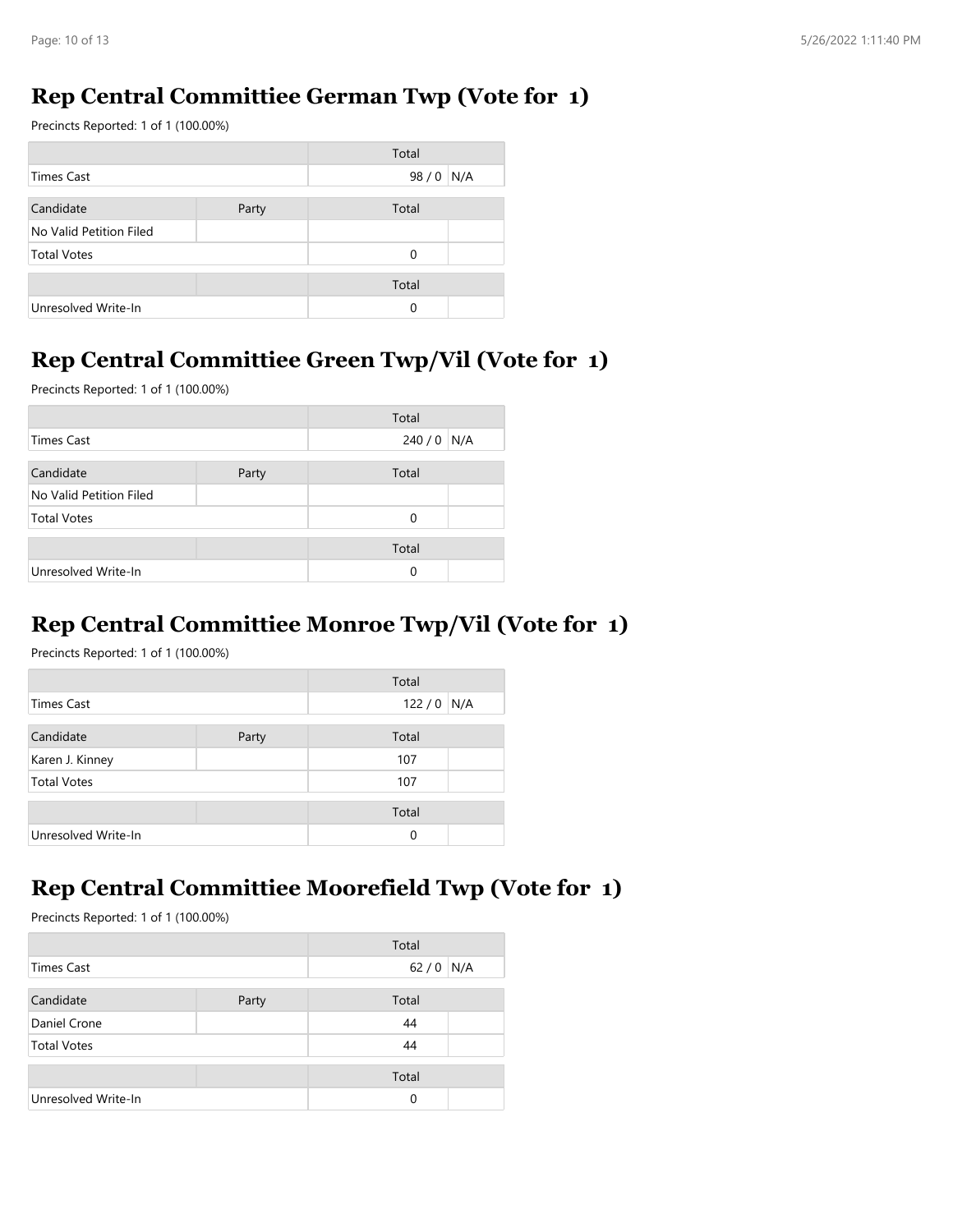## **Rep Central Committiee North Twp/Vil (Vote for 1)**

Precincts Reported: 1 of 1 (100.00%)

|                     |       | Total       |  |
|---------------------|-------|-------------|--|
| Times Cast          |       | $156/0$ N/A |  |
|                     |       |             |  |
| Candidate           | Party | Total       |  |
| Jack Felgenhauer    |       | 111         |  |
| <b>Total Votes</b>  |       | 111         |  |
|                     |       |             |  |
|                     |       | Total       |  |
| Unresolved Write-In |       | 0           |  |

#### **Rep Central Committiee Nottingham Twp (Vote for 1)**

Precincts Reported: 1 of 1 (100.00%)

|                     |       | Total |     |
|---------------------|-------|-------|-----|
| <b>Times Cast</b>   |       | 81/0  | N/A |
|                     |       |       |     |
| Candidate           | Party | Total |     |
| Betty Jo Shaw       |       | 76    |     |
| <b>Total Votes</b>  |       | 76    |     |
|                     |       |       |     |
|                     |       | Total |     |
| Unresolved Write-In |       | 0     |     |

## **Rep Central Committiee Rumley Twp/Vil (Vote for 1)**

Precincts Reported: 1 of 1 (100.00%)

|                     |       | Total |     |
|---------------------|-------|-------|-----|
| Times Cast          |       | 196/0 | N/A |
|                     |       |       |     |
| Candidate           | Party | Total |     |
| Mary Shook          |       | 144   |     |
| <b>Total Votes</b>  |       | 144   |     |
|                     |       |       |     |
|                     |       | Total |     |
| Unresolved Write-In |       | 0     |     |

#### **Rep Central Committiee Shortcreek Twp/Vil (Vote for 1)**

|                     |       | Total |     |
|---------------------|-------|-------|-----|
| <b>Times Cast</b>   |       | 134/0 | N/A |
|                     |       |       |     |
| Candidate           | Party | Total |     |
| Josh Willis         |       | 108   |     |
| <b>Total Votes</b>  |       | 108   |     |
|                     |       | Total |     |
| Unresolved Write-In |       | 0     |     |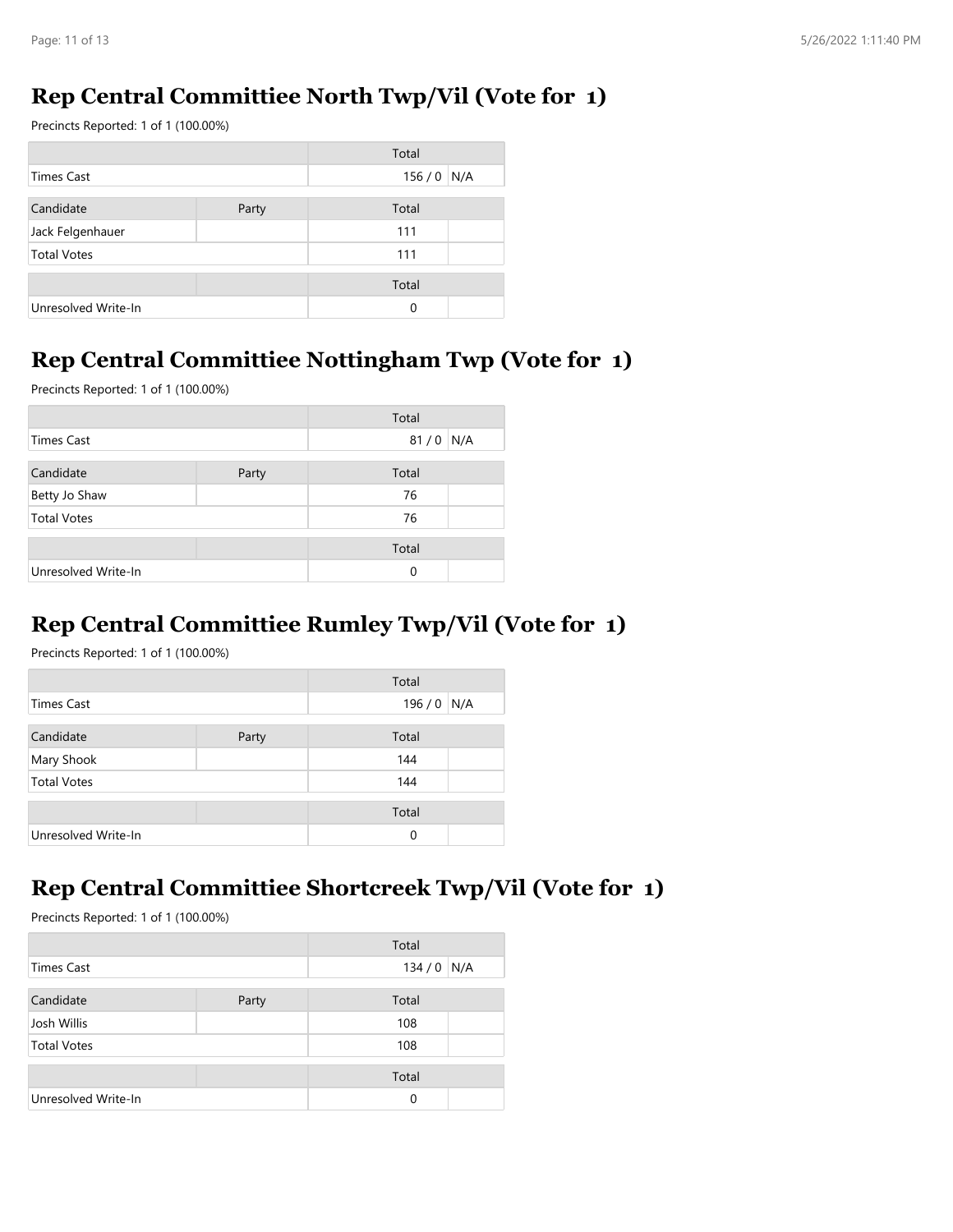#### **Rep Central Committiee Stock Twp (Vote for 1)**

Precincts Reported: 1 of 1 (100.00%)

|                         |       | Total |     |
|-------------------------|-------|-------|-----|
| Times Cast              |       | 72/0  | N/A |
|                         |       |       |     |
| Candidate               | Party | Total |     |
| No Valid Petition Filed |       |       |     |
| <b>Total Votes</b>      |       | 0     |     |
|                         |       | Total |     |
|                         |       |       |     |
| Unresolved Write-In     |       | 0     |     |

## **Rep Central Committiee Washington Twp (Vote for 1)**

Precincts Reported: 1 of 1 (100.00%)

|                     |       | Total |     |
|---------------------|-------|-------|-----|
| <b>Times Cast</b>   |       | 70/0  | N/A |
| Candidate           | Party | Total |     |
| Marsha Ferrell      |       | 62    |     |
| <b>Total Votes</b>  |       | 62    |     |
|                     |       | Total |     |
| Unresolved Write-In |       | 0     |     |

#### **Harrison County Senior Center (Vote for 1)**

Precincts Reported: 16 of 16 (100.00%)

|                      |       | Total          |        |
|----------------------|-------|----------------|--------|
| Times Cast           |       | 2,649 / 10,021 | 26.43% |
| Candidate            | Party | Total          |        |
| For the Tax Levy     |       | 1,969          |        |
| Against the Tax Levy |       | 646            |        |
| <b>Total Votes</b>   |       | 2,615          |        |
|                      |       | Total          |        |
| Unresolved Write-In  |       | $\Omega$       |        |

#### **Harrison County Maintenance (Vote for 1)**

|                      |       | Total          |        |
|----------------------|-------|----------------|--------|
| <b>Times Cast</b>    |       | 2,649 / 10,021 | 26.43% |
| Candidate            | Party | Total          |        |
| For the Tax Levy     |       | 2,062          |        |
| Against the Tax Levy |       | 531            |        |
| <b>Total Votes</b>   |       | 2,593          |        |
|                      |       | Total          |        |
| Unresolved Write-In  |       | $\Omega$       |        |